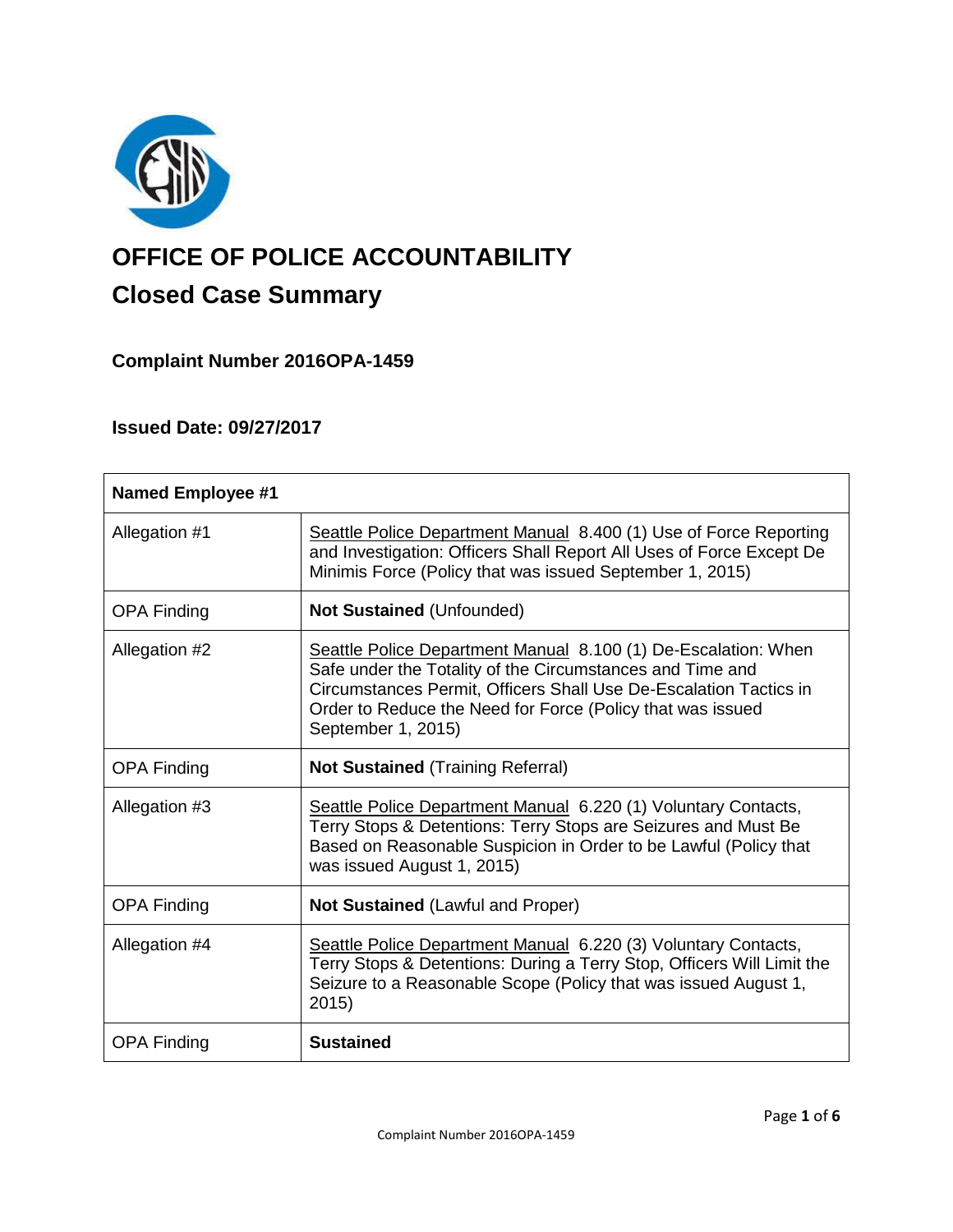| Allegation #5           | Seattle Police Department Manual 6.220 (6) Voluntary Contacts,<br>Terry Stops & Detentions: Officers Cannot Require Subjects to<br>Identify Themselves or Answer Questions on a Terry Stop (Policy that<br>was issued August 1, 2015) |
|-------------------------|---------------------------------------------------------------------------------------------------------------------------------------------------------------------------------------------------------------------------------------|
| <b>OPA Finding</b>      | <b>Not Sustained (Lawful and Proper)</b>                                                                                                                                                                                              |
| Allegation #6           | Seattle Police Department Manual 5.001 (9) Standards and Duties:<br>Employees Shall Strive to be Professional at all Times (Policy that<br>was issued April 1, 2015)                                                                  |
| <b>OPA Finding</b>      | <b>Sustained</b>                                                                                                                                                                                                                      |
| Allegation #7           | Seattle Police Department Manual 5.001 (5) Standards and Duties:<br>Employees May Use Discretion (Policy that was issued April 1, 2015)                                                                                               |
| <b>OPA Finding</b>      | <b>Sustained</b>                                                                                                                                                                                                                      |
| <b>Final Discipline</b> | 1 Day Suspension                                                                                                                                                                                                                      |

#### **INCIDENT SYNOPSIS**

The Named Employee contacted a subject and asked for the subject's ID.

#### **COMPLAINT**

The anonymous complainants alleged the Named Employee may have violated several SPD policies by failing to document reportable force, not completing a Terry Stop template, improperly detaining the subject and asked him for identification. Additionally, upon initial review of the incident, OPA added an allegation of failure to use de-escalation tactics and professionalism.

#### **INVESTIGATION**

The OPA investigation included the following actions:

- 1. Review of the complaints
- 2. Search for and review of all relevant records and other evidence
- 3. Review of In-Car Video (ICV)
- 4. Interviews of SPD employees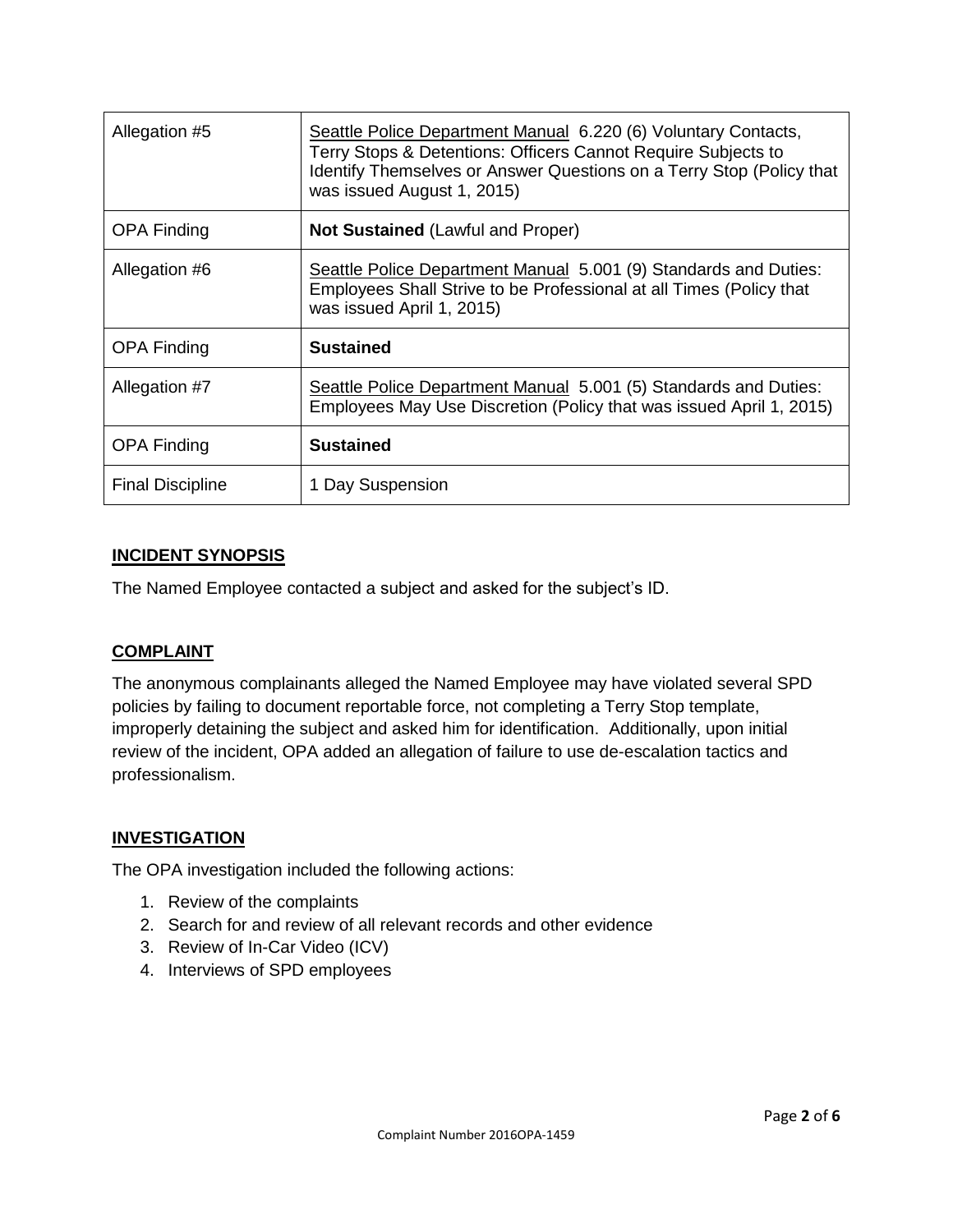#### **ANALYSIS AND CONCLUSION**

The preponderance of the evidence from the OPA investigation showed that the Named Employee did not use any force, beyond de minimis force, to control and handcuff the subject. For this reason, the reporting requirements under SPD Policy 8.400(1) did not apply.

The Named Employee made the decision to contact the subject prior to the arrival of an assist officer. He got out of his police car and began addressing the subject regarding his riding of a skateboard in the street. The Named Employee then demanded the subject's ID and, when the subject refused and asked what authority the Named Employee had for demanding the ID, the Named Employee grabbed hold of the subject and physically took him over to the front of the police car. Once at the car, the Named Employee began to physically force the subject's arms behind his back in preparation for handcuffing. In this particular case, it was the Named Employee, rather than the subject, who required de-escalation. The subject was calm and asked the Named Employee for information concerning the Named Employee's demand for his ID. The Named Employee's improper and needless escalation of this encounter was addressed in Allegation #6 (Professionalism).

The preponderance of the evidence from this investigation showed that the Named Employee had probable cause to believe the subject had committed the Civil Infraction of Playing in Streets (SMC 11.40.250).

The preponderance of the evidence from this investigation showed that, when the subject questioned the Named Employee and did not produce his ID fast enough to suit the Named Employee, the Named Employee took physical control of the subject, telling him he was being arrested and pushing him to the front of a police car where he was handcuffed. This was done without probable cause to believe the subject had committed a crime. Violation of SMC 11.40.250 is not a criminal offense and the Named Employee lacked probable cause to believe the subject had committed the crime of pedestrian interference and/or obstruction. Although the subject questioned the Named Employee's authority to demand his ID and initially said he would not provide it, he took it out of his wallet and offered it to the Named Employee once the Named Employee grabbed and pushed him to the front of the police car. In addition, the Named Employee made no effort to offer the subject alternative means of identifying himself.

The preponderance of the evidence from the OPA investigation showed that the Named Employee requested ID from the subject. The Named Employee had the lawful authority to identify the subject for the purpose of addressing the Civil Infraction

SPD Policy 5.001(9) says, in part, "Employees will avoid unnecessary escalation of events even if those events do not end in reportable uses of force." The Named Employee began his contact with the subject by informing him that skateboarding in the street was a crime. He then demanded the subject's ID and, when the subject said, "No," the Named Employee told him, "Then you'll have to go to jail." When the subject asked the Named Employee what section he was going to get arrested for by not showing his ID, the Named Employee answered, "Do you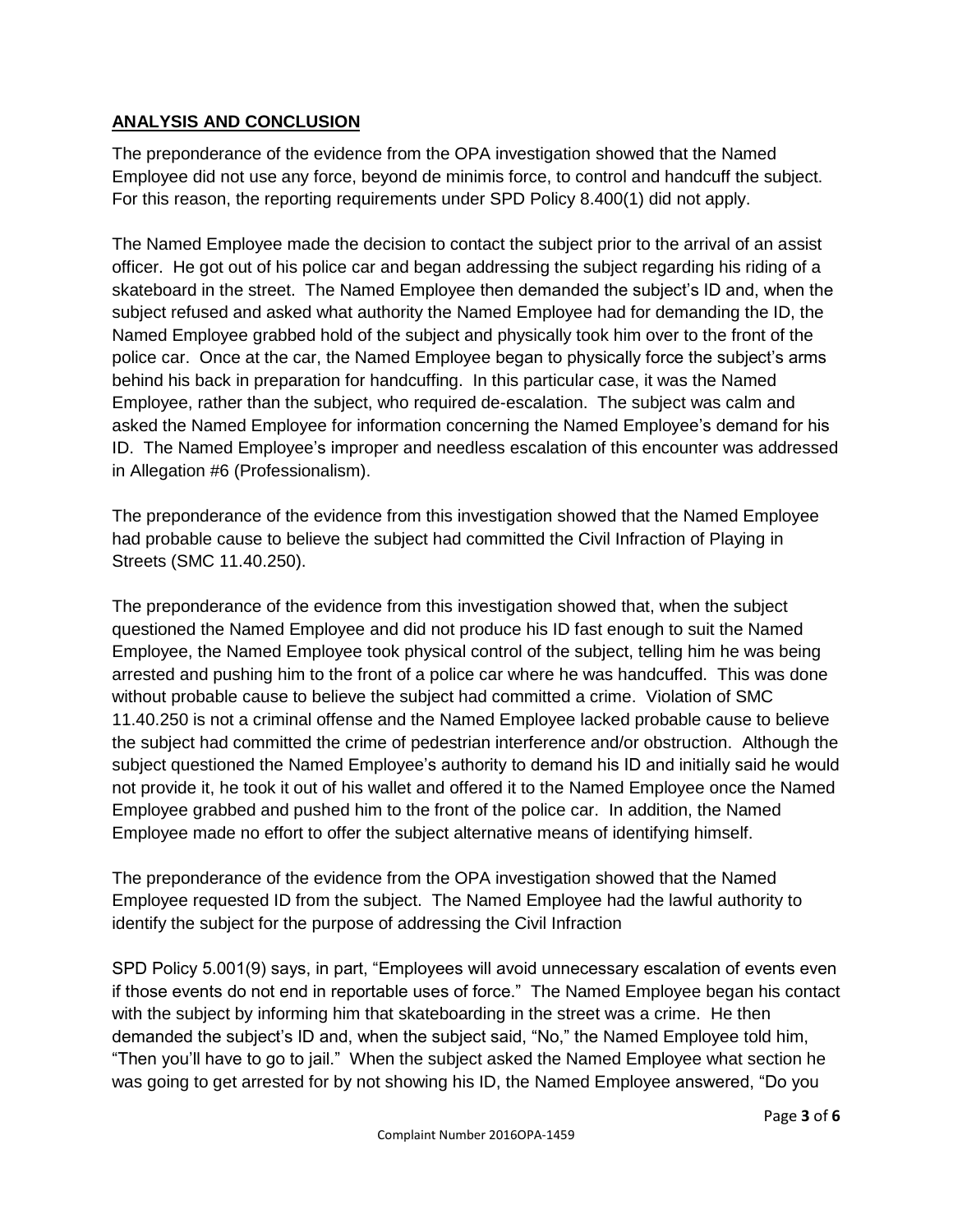really want to go there?" During this conversation, the subject appeared to be calm and spoke in an even conversational tone. As he asked clarifying questions of the Named Employee, the subject had his wallet opened in his hand and appeared to be reaching in to remove something. This appeared to have been an indicator of willingness to provide his ID if the Named Employee would explain his authority to request the ID. The Named Employee then told the subject he was being recorded and that there were two crimes, obstruction and a traffic crime. The Named Employee then told the subject it was his last opportunity to provide his ID or he would be arrested. The subject again asked what section gave the Named Employee the authority to demand ID. In response, the Named Employee took hold of the subject's arm and told him he was under arrest. This incident began as an opportunity to warn the subject about the potential danger of being struck by a car and escalated to an arrest and the use of de minimis force. This escalation was a direct result of the Named Employee's unlawful demand for ID and his unwillingness to listen to the subject and answer his reasonable questions. Fortunately, a cover officer arrived on scene to de-escalate the situation before the struggle between the Named Employee and the subject further escalated into a higher level of force.

Once the subject was handcuffed and placed in the back of a police car, the cover officer informed the Named Employee that the "Playing in a Street" infraction he (the Named Employee) had cited as the basis of his original detention of the subject did not apply to the street on which the subject had been skateboarding. Even though it turned out that the cover officer was mistaken, this provided the Named Employee with an opportunity to find an alternative means of identifying the subject for the purpose of issuing a Notice of Infraction or a warning, if he so chose. Instead, the Named Employee exacerbated the situation by directing the cover officer to take the subject to the precinct. Once at the precinct the Named Employee advocated against releasing the subject and instead argued for booking him into jail. Had the Named Employee not received a Notice of Complaint from OPA, it appeared he also intended to contact the Coast Guard and, knowing the subject was about to enlist, tell them about his encounter with the subject. This exercise of discretion by the Named Employee was an unreasonable extension of the unlawful arrest of the subject, and was inconsistent with the mission of SPD.

#### **FINDINGS**

#### **Named Employee #1**

#### Allegation #1

A preponderance of the evidence showed that the Named Employee did not use any force, beyond de minimis force, to control and handcuff the subject. Therefore a finding of **Not Sustained** (Unfounded) was issued for *Use of Force Reporting and Investigation: Officers Shall Report All Uses of Force Except De Minimis Force.*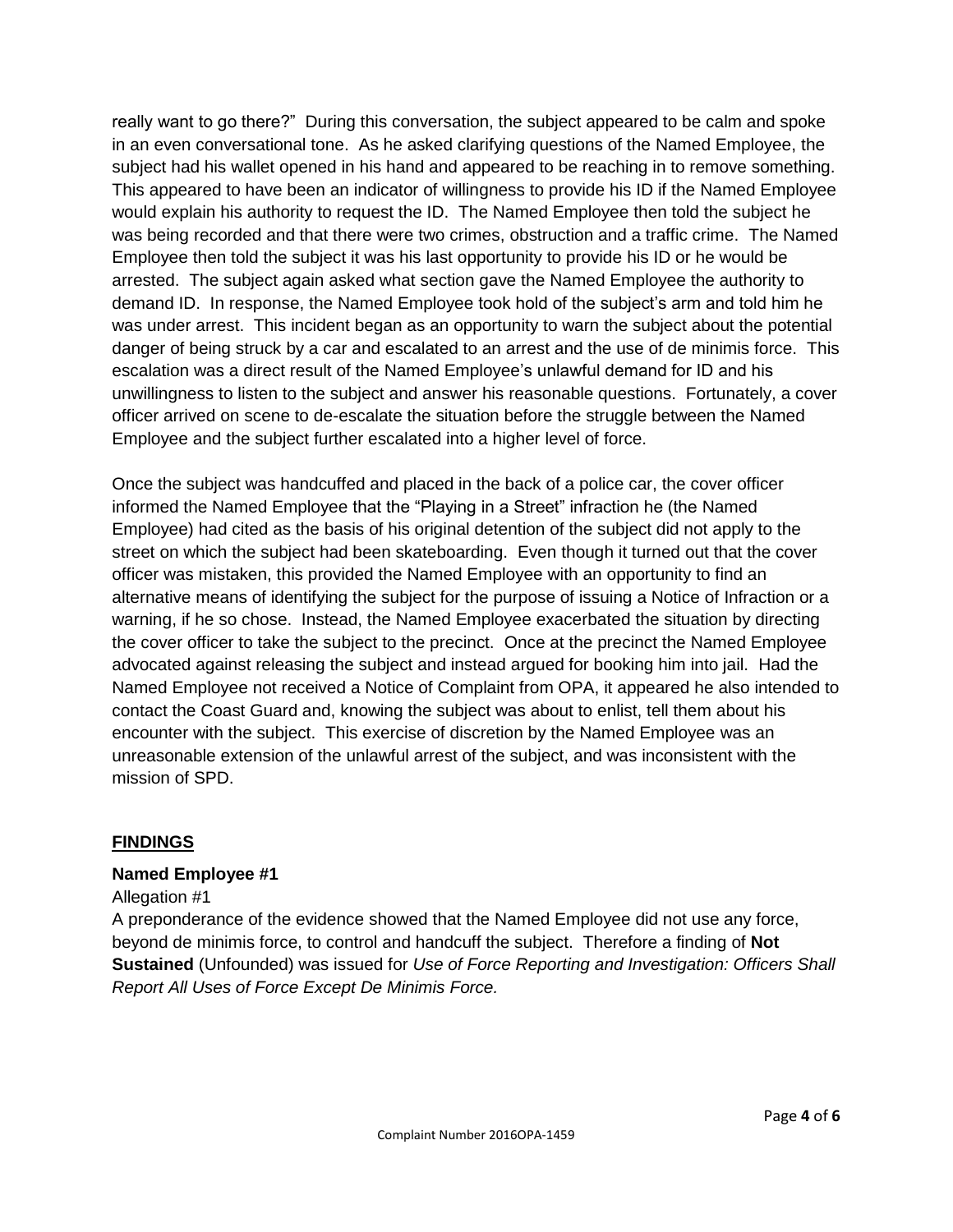#### Allegation #2

The evidence showed that the Named Employee would benefit from additional training. Therefore a finding of **Not Sustained** (Training Referral) was issued for *De-Escalation: When Safe under the Totality of the Circumstances and Time and Circumstances Permit, Officers Shall Use De-Escalation Tactics in Order to Reduce the Need for Force.*

**Required Training:** The Named Employee should receive clear coaching from his supervisor with respect to the importance of waiting for an assist officer before engaging a potential violator, so as to use the trained tactic of contact and cover. This will reduce the chances of encountering difficulties with a resistant or assaultive subject.

#### Allegation #3

A preponderance of the evidence showed that the Named Employee had probable cause to believe the subject had a Civil Infraction. Therefore a finding of **Not Sustained** (Lawful and Proper) was issued for *Voluntary Contacts, Terry Stops & Detentions: Terry Stops are Seizures and Must Be Based on Reasonable Suspicion in Order to be Lawful*

#### Allegation #4

A preponderance of the evidence showed that the Named Employee took physical control of the subject and told him he was being arrested, without probable cause to believe the subject had committed a crime. Therefore a **Sustained** finding was issued for *Voluntary Contacts, Terry Stops & Detentions: During a Terry Stop, Officers Will Limit the Seizure to a Reasonable Scope.*

#### Allegation #5

A preponderance of the evidence showed that the Named Employee had the lawful authority to identify the subject for the purpose of addressing the Civil Infraction. Therefore a finding of **Not Sustained** (Lawful and Proper) was issued for *Voluntary Contacts, Terry Stops & Detentions: Officers Cannot Require Subjects to Identify Themselves or Answer Questions on a Terry Stop.*

#### Allegation #6

A preponderance of the evidence showed that this escalation was a direct result of the Named Employee's unlawful demand for ID and his unwillingness to listen to the subject and answer his questions. Therefore a **Sustained** finding was issued for *Standards and Duties: Employees Shall Strive to be Professional at all Times.*

#### Allegation #7

A preponderance of the evidence showed that this exercise of discretion by the Named Employee was an unreasonable extension of the unlawful arrest of the subject, and was inconsistent with the mission of SPD. Therefore a **Sustained** finding was issued for *Standards and Duties: Employees May Use Discretion.*

**Discipline Imposed:** 1 Day Suspension